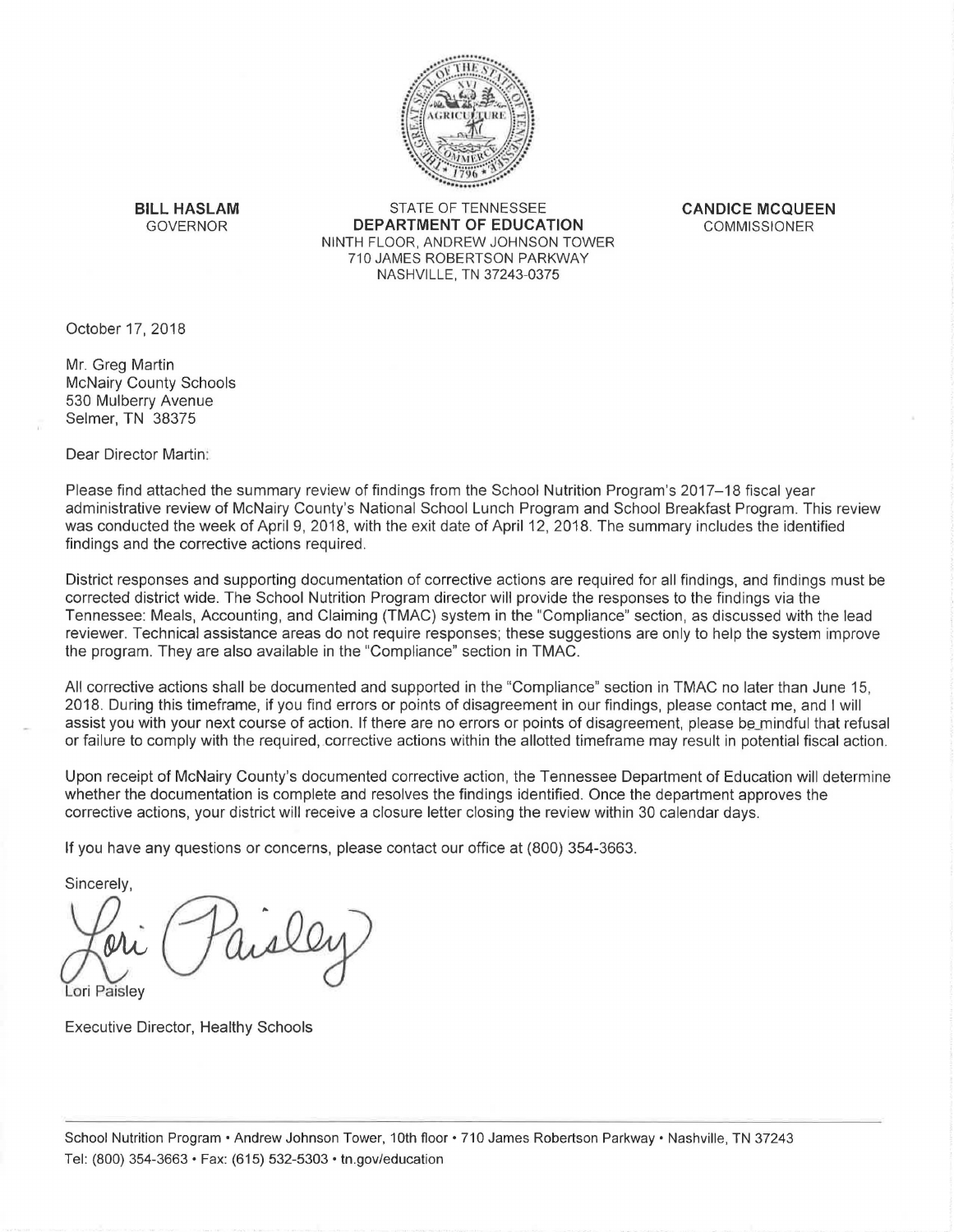

## **McNairy County (550)**

**Review ID: 846** 

## **Exit Conference Date: 4/12/2018**

Review Year: 2018

Month of Review: February

Lead Reviewer: Audra Henderson

| $\vert$ Findings ID $\vert$<br><b>Finding Description</b><br><b>Required Corrective Action</b><br>Area |  |  |  |
|--------------------------------------------------------------------------------------------------------|--|--|--|
|--------------------------------------------------------------------------------------------------------|--|--|--|

## **SFA - Level Findings**

| 1000 - Local<br>School<br>Wellness<br>Policy                   | $V-1000$ | Although the wellness policy<br>states "Refer to Appendix A for<br>a list of school-level wellness<br>policy coordinators," the list is<br>included neither in the Local<br>Wellness Policy on-site nor the<br>online version of the wellness<br>policy on the website. | Update the local wellness policy available on<br>the website to include school-level wellness<br>policy coordinators. Upload the updated<br>wellness policy or provide the web address of<br>the updated policy. |
|----------------------------------------------------------------|----------|-------------------------------------------------------------------------------------------------------------------------------------------------------------------------------------------------------------------------------------------------------------------------|------------------------------------------------------------------------------------------------------------------------------------------------------------------------------------------------------------------|
| $1600 -$<br>School<br><b>Breakfast</b><br>and SFSP<br>Outreach | $V-1600$ | The SFA did inform eligible<br>families and students about<br>the availability and location of<br>free meals available through<br>the summer food service<br>program (SFSP).                                                                                            | Advertise the SFSP program by website, at a<br>minimum. Upload website link with advertising<br>information to demonstrate compliance.                                                                           |
| 300 - Meal<br>Counting<br>land<br>Claiming                     | $V-0300$ | Meal counts for field trips were<br>taken prior to meals being<br>served to students.                                                                                                                                                                                   | Develop a procedure to outline proper meal<br>counting for field trips, and communicate the<br>procedure to teachers, principals, and cafeteria<br>managers Upload the procedure to<br>demonstrate compliance.   |